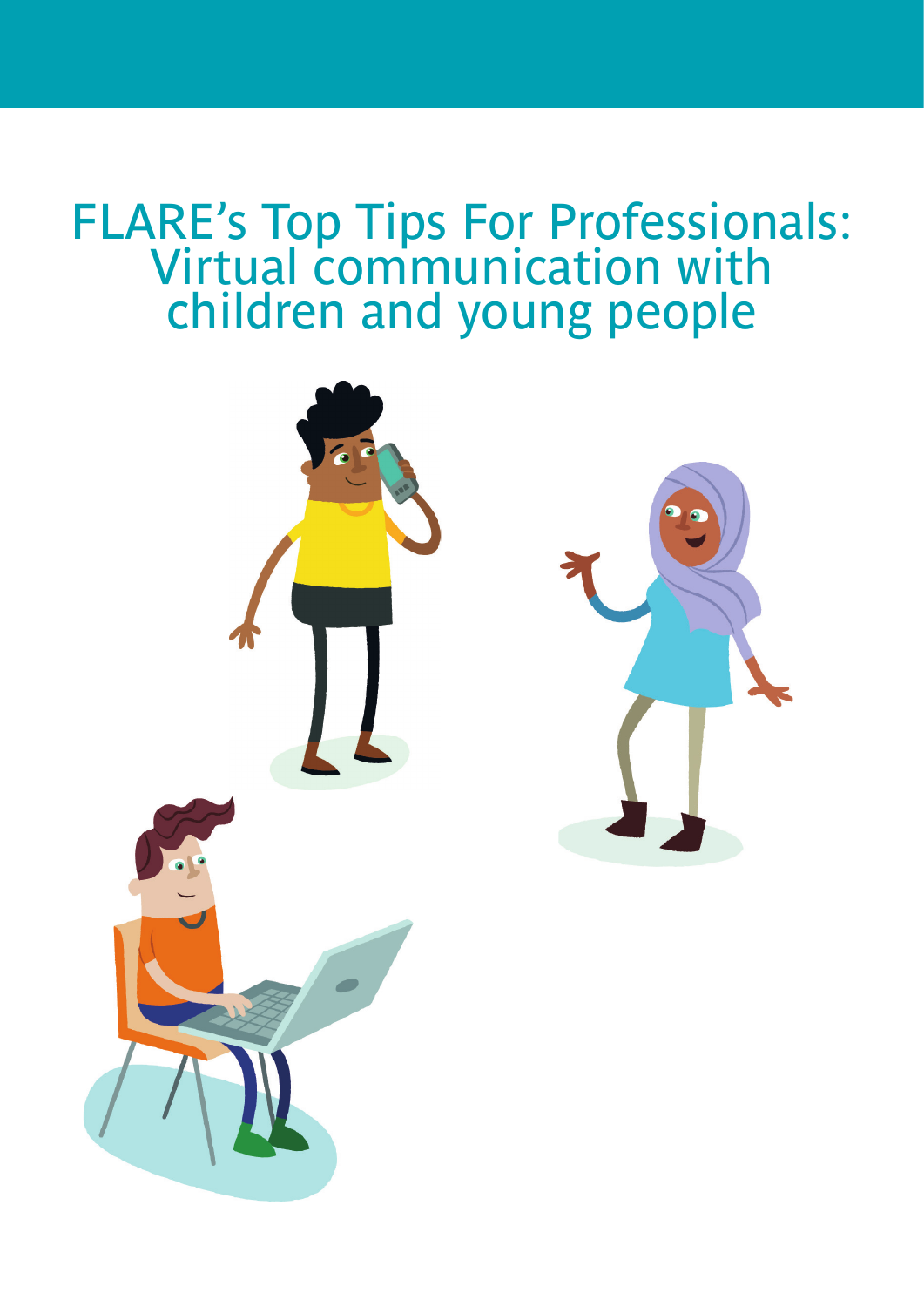## **Introduction**

FLARE, the young people's advisory group supported by the Council for Disabled Children, are a group of 13 - 25 year olds from across England. Each member is passionate about ensuring disabled children and young people, and those with special educational needs, have an equal say in issues and decisions that affect them and their families.

FLARE work together to share their views and experiences with the Department for Education and other organisations to help them understand how children and young people want to receive support and what services they need.

With virtual engagement increasing to reflect the needs and development of participation, FLARE have created their top tips for professionals who are communicating online with children and young people.

To watch FLARE's top tips video online, click here:

https://councilfordisabledchildren.org.uk/help-resources/resources/flares-toptips-professionals

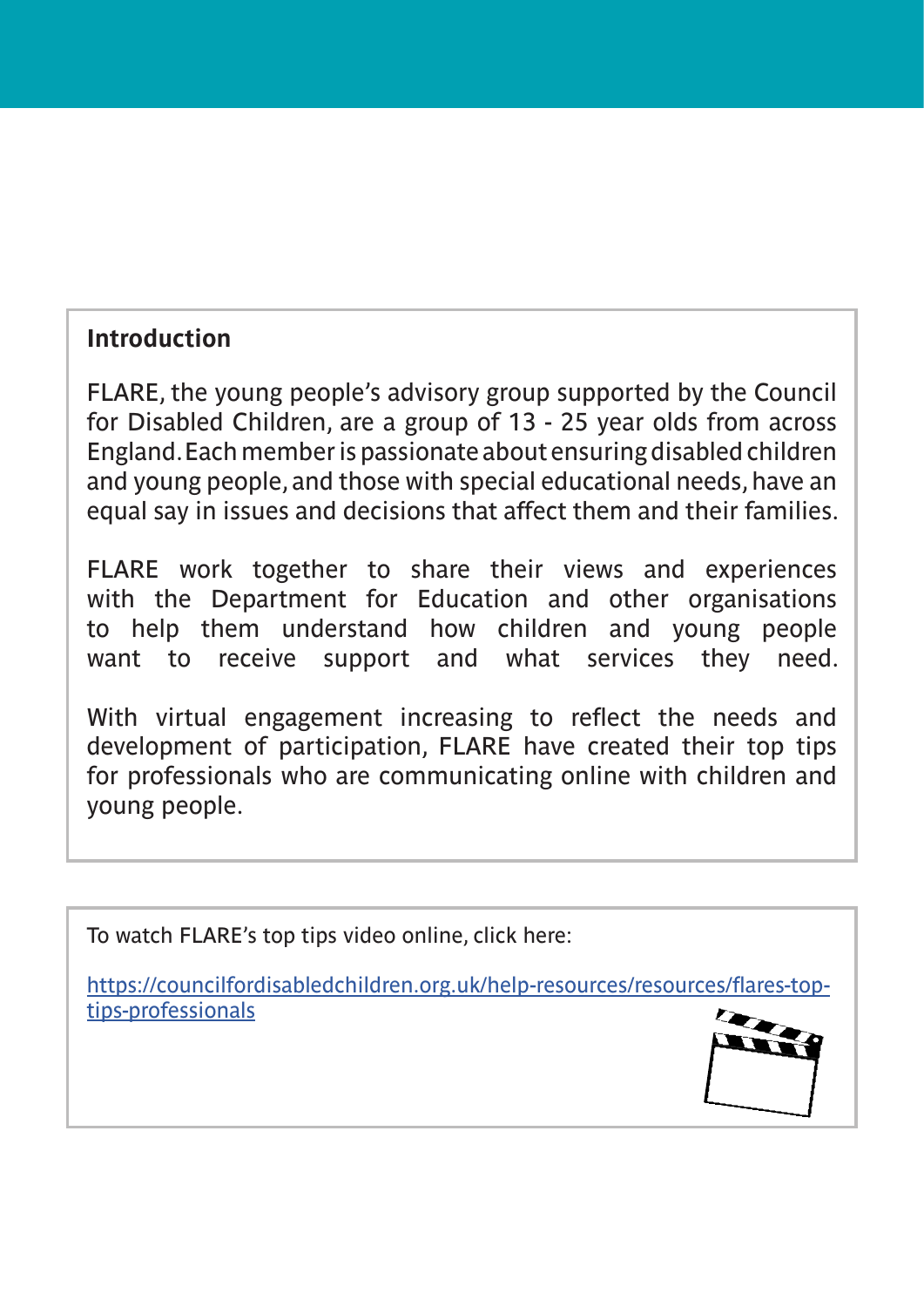## **What should professionals do for online meetings?**

- Ask everyone to be muted unless they are speaking
- Ask individuals to speak one at a time
- Be patient
- Be aware that everyone works at their own pace
- Be accepting that some people won't want to be on camera
- Send out meeting agenda's a couple of days before
- Speak clearly
- No jargon
- Ask children and young people what sort of media they prefer to communicate on
- It can be hard to speak in large meetings, so have a system so everyone has a chance to speak
- Ask everyone to talk slowly
- Pause reguarly when speaking